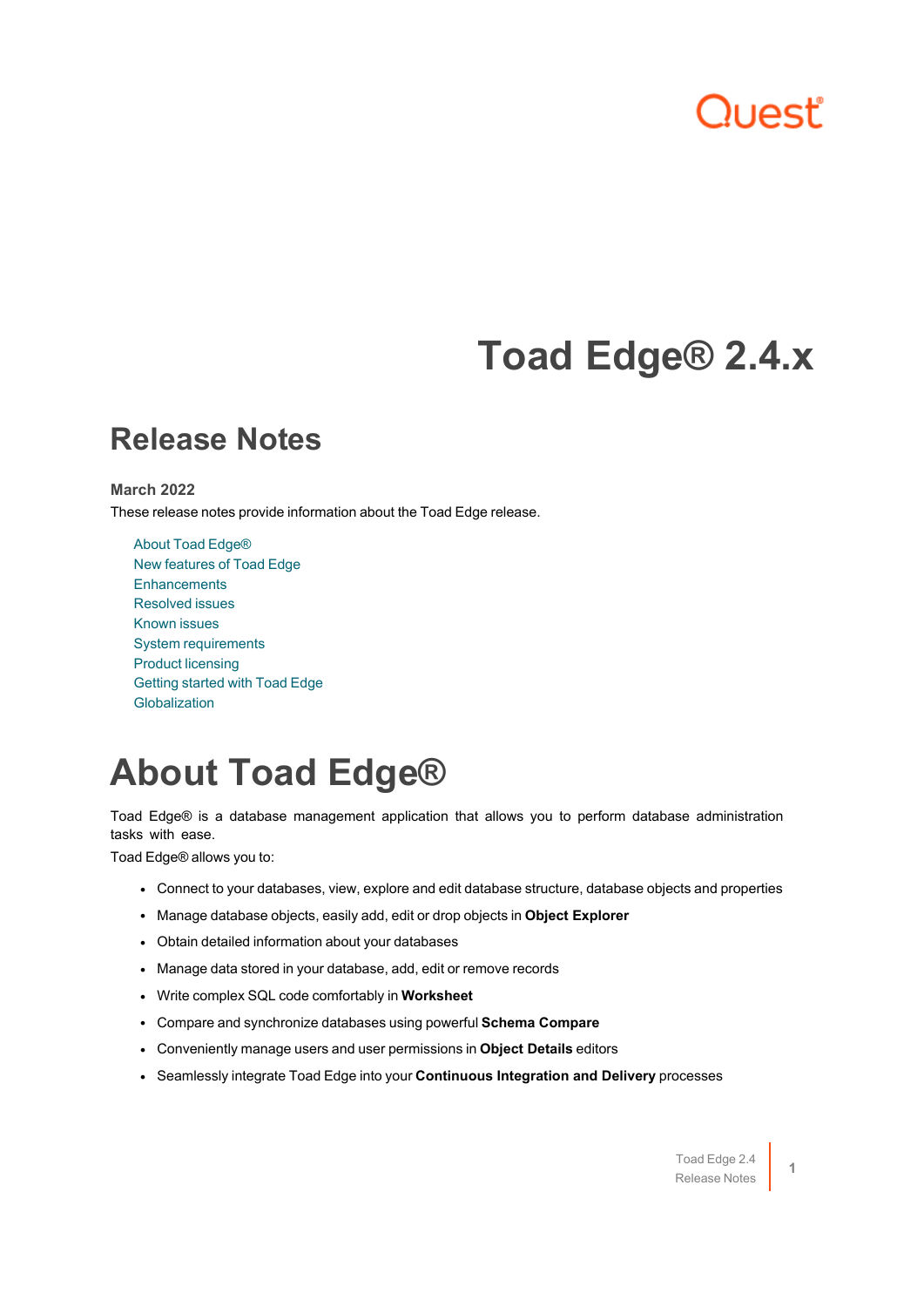<span id="page-1-0"></span>Toad Edge 2.4 is a patch release, with resolved issues. See [Resolved](#page-2-1) Issues

## **New features of Toad Edge**

In Toad Edge®2.4 the following new features were implemented:

## **General features**

#### **Support for backup and restore functions**

• Added backup and restore functionality for PostgreSQL, EDB, MariaDB and MySQL.

#### **Support for Locks in PostgreSQL and EDB**

• Introduced Lock Manager for PostgreSQL and EDB.

#### **Export improvements**

- Added option to export data as XML from object explorer.
- Added option to replace NULL value with user customizable text while exporting/importing table in CSV mode.

#### **Performance improvements**

- Fixed memory leak issues during SQL query execution
- Introduced JDBC parameters like ResultSet fetch limit and max rows fetch limit's tuning for the user to control RAM surge when running expensive queries.
- Optimized compare file's deserialization and serialization

### **OS support**

• Officially supporting macOS 10.15 Catalina (64-bit) and macOS 11 Big Sur (64-bit).

## **Database features**

### **Enhancements for MySQL8 and MariaDB**

• Supporting CHECK CONSTRAINT for MySQL 8.0.16 onwards and MariaDB 10.2 onwards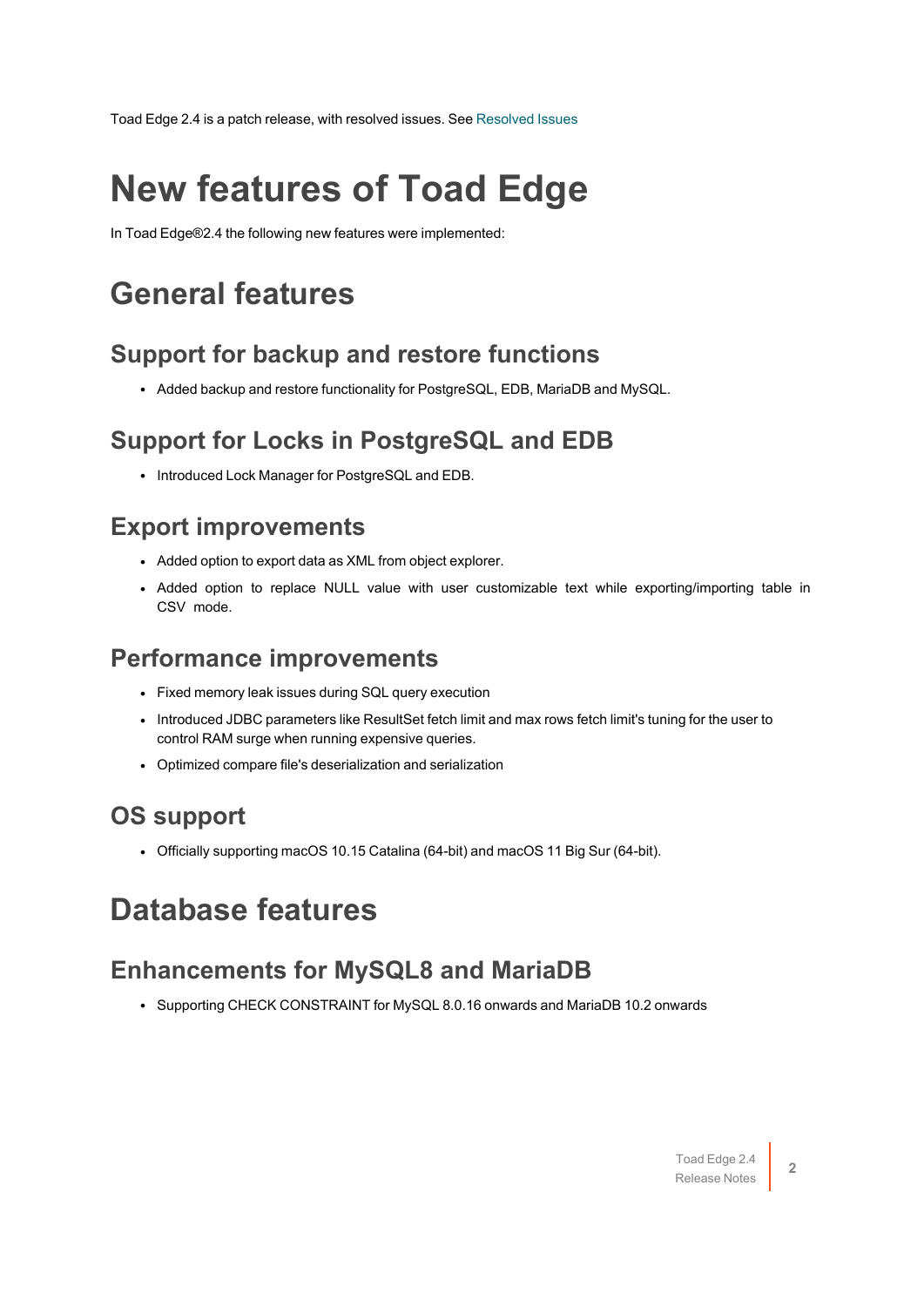## <span id="page-2-0"></span>**Enhancements**

The following is a list of enhancements implemented in Toad Edge 2.4

- Upgrading Log4j to Log4j 2.17.1 due to CVE-2021-4104
- Officially supporting macOS Catalina
- <span id="page-2-1"></span>• Officially supporting macOS BigSur

## **Resolved issues**

The following issues were resolved for this release: Toad Edge 2.4.1

| <b>Description</b>                             | <b>Issue ID</b> |
|------------------------------------------------|-----------------|
| Fixed rendering issue in Status Box for BigSur | 14659/4827941   |
| Fixed UI rendering issue in global search.     | 14902/5031753   |

#### Toad Edge 2.4.0

| <b>Description</b>                                                                                      | <b>Issue ID</b> |
|---------------------------------------------------------------------------------------------------------|-----------------|
| Fixed memory leak issues during SQL query execution                                                     | 14802           |
| Fixed faulty selection of suggestions when selecting from content assist popup during SELECT<br>queries | 14698           |
| Fixed DROP functionality for TABLESPACE                                                                 | 14710           |
| Fixed print functionality for Editors                                                                   | 14762           |
|                                                                                                         | 14811           |

## <span id="page-2-2"></span>**Known issues**

The following is a list of issues, including those attributed to third-party products, known to exist at the time of release.

### **General known issues**

| <b>Known Issue</b>                                                                                                                                                 | <b>Issue ID</b> |
|--------------------------------------------------------------------------------------------------------------------------------------------------------------------|-----------------|
| Mouse cursor may become invisible in specific circumstances related to errors in Worksheet.<br><b>Workaround:</b> Switch into a different Toad Edge View and back. | 5942            |
| After upgrading from Toad Edge 1.0, databases that were mapped (as part of Repository) will lose                                                                   | 8223            |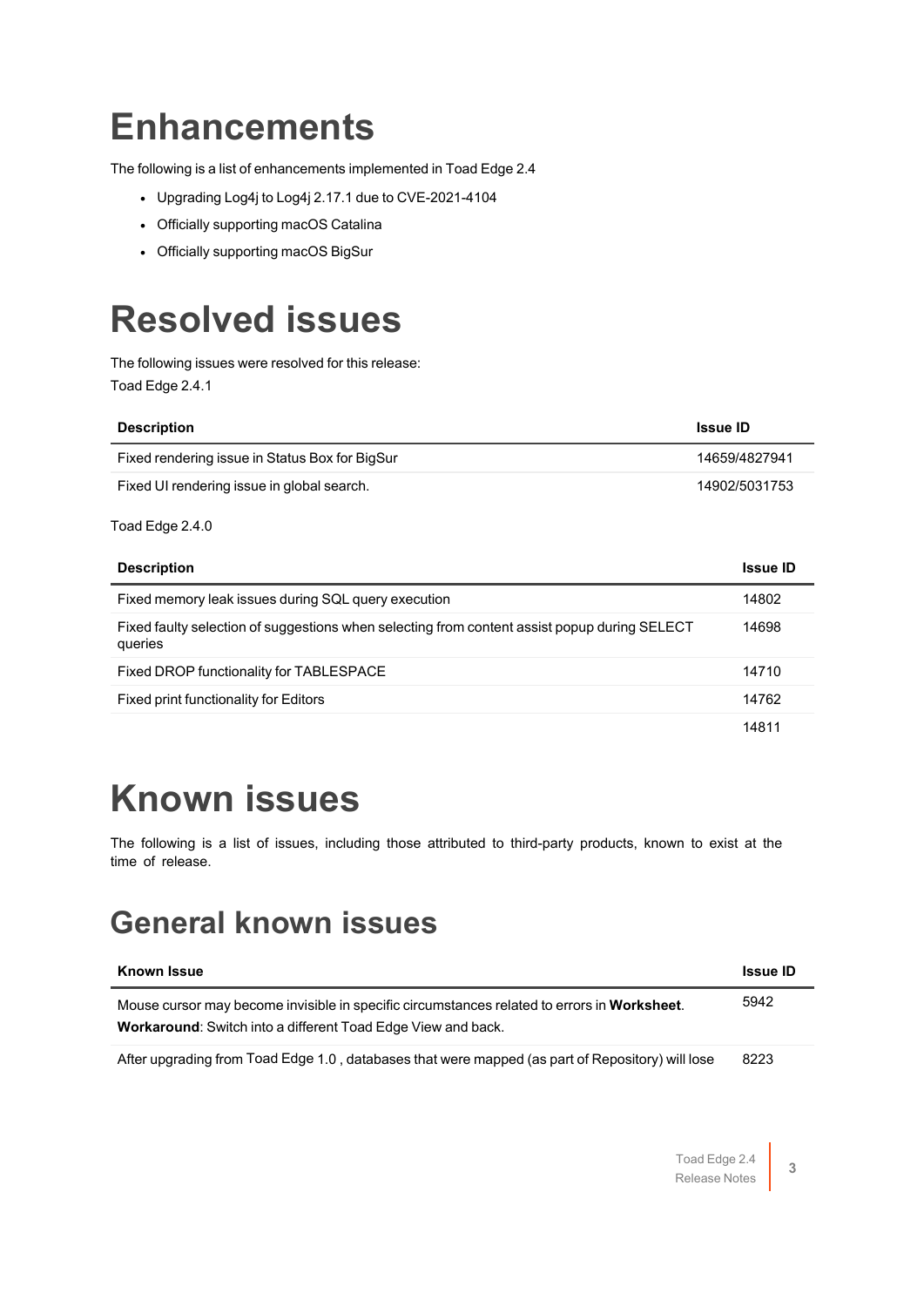| <b>Known Issue</b>                                                                                                                                                                                 | <b>Issue ID</b> |
|----------------------------------------------------------------------------------------------------------------------------------------------------------------------------------------------------|-----------------|
| their mapping.                                                                                                                                                                                     |                 |
| When a database is synchronized with Repository, changes made to tables in the database that<br>have been created using BLACKHOLE, CSV or FEDERATED engine are not detected in Object<br>Explorer. | 8332            |
| <b>Workaround:</b> Display the comparison window (right-click the database   Repository   Synchronize).<br>The changes will be detected and subsequently displayed in Object Explorer.             |                 |
| Toad Edge will not override default settings of associated programs for opening JSON files on<br>Windows.                                                                                          | 9229            |
| Currently it is not possible to activate more than one license during silent installation on Windows                                                                                               | 11666           |
| While connecting to Postgres/EDB, one might get "Password must be at least 14 characters" as<br>error                                                                                              | 14740           |
| <b>Workaround:</b> Close ToadEdge and go to ToadEdge.ini file and change -                                                                                                                         |                 |

<span id="page-3-0"></span>Dorg.bouncycastle.fips.approved\_only value to false.

# **System requirements**

Before installing Toad Edge 2.4, ensure that your system meets the following minimum hardware and software requirements.

## **Hardware requirements**

| Requirement     | <b>Details</b>                                       |
|-----------------|------------------------------------------------------|
| Processor       | Minimum dual core 64-bit processor                   |
| Memory          | Minimum 4 GB RAM                                     |
| Hard disk space | Minimum 500 MB + additional disk space for user data |

### **Software requirements**

| <b>Details</b>                   |
|----------------------------------|
| Windows 10 (64-bit)              |
| Windows 8.1 (64-bit)             |
| Windows 7 (64-bit)               |
| Windows Server 2012 R2 (64-bit)  |
| macOS 11 Big Sur (64-bit)        |
| macOS 10.15 Catalina (64-bit)    |
| macOS 10.14 Mojave (64-bit)      |
| macOS 10.13 High Sierra (64-bit) |
|                                  |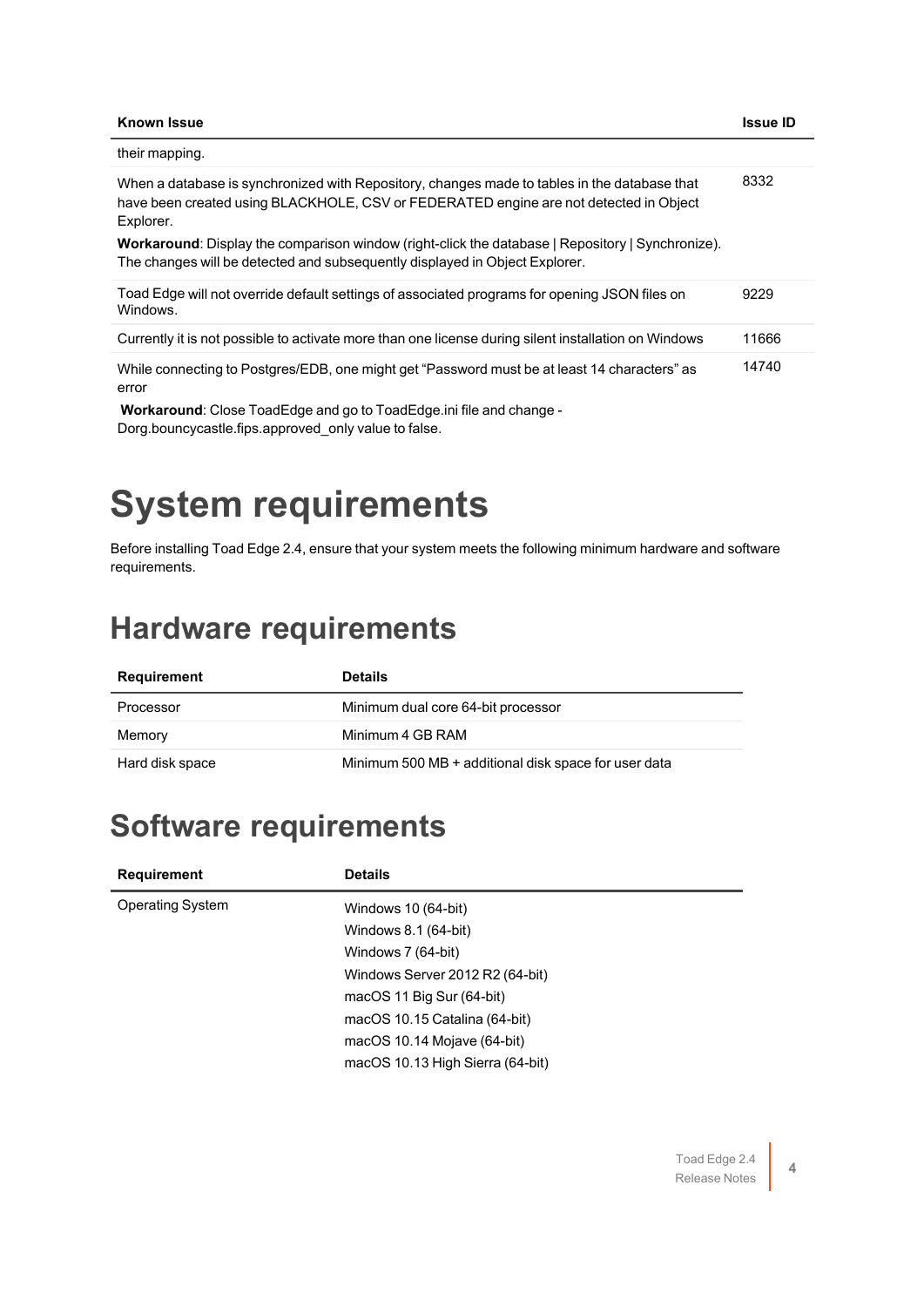| Requirement        | <b>Details</b>                                                                                      |
|--------------------|-----------------------------------------------------------------------------------------------------|
|                    | macOS 10.12 Sierra (64-bit)                                                                         |
| Other requirements | NET 4.0 is required to install the application on Windows 7                                         |
|                    | • NOTE: Toad Edge may also run on virtual versions of the mentioned operating systems. Please note, |

**Database requirements**

however, that these configurations are not tested.

| <b>Supported database</b> | <b>Version</b>               | <b>Additional details</b>                                                                                                                                                                                                                                                                                                                                                 |
|---------------------------|------------------------------|---------------------------------------------------------------------------------------------------------------------------------------------------------------------------------------------------------------------------------------------------------------------------------------------------------------------------------------------------------------------------|
| PostgreSQL                | 9.5, 9.6, 10, 11, 12, 13     | Toad Edge tested with Amazon Aurora<br>PostgreSQL 9.5 and Microsoft Azure PostgreSQL<br>10.1                                                                                                                                                                                                                                                                              |
| EnterpriseDB              | 9.6, 10, 11, 12, 13          |                                                                                                                                                                                                                                                                                                                                                                           |
| Amazon Redshift           | 1.0                          | In beta.<br>You need to use RedshiftJDBC42-1.2.12.1017 or<br>newer driver in order to use Redshift features.                                                                                                                                                                                                                                                              |
| MariaDB                   | 10.1, 10.2, 10.3, 10.4, 10.5 | MariaDB 10.1 tested for common functionality with<br>MySQL 5.6.<br><b>Note:</b> Only features common with MySQL are<br>supported except Sequences.                                                                                                                                                                                                                        |
| <b>MySQL</b>              | $5.5, 5.6, 5.7, 8.0*$        | MySQL 5.6 tested to run in Microsoft Azure.<br>MySQL 5.7 tested to run in Amazon Relational<br>Database Service (RDS) environment<br>MySQL engines: InnoDB, MyISAM<br>Tested MySQL editions: Community, Standard,<br>Enterprise<br>*Role Management and Tablespaces are currently<br>not supported for MySQL 8.0. Please use the latest<br>driver with MySQL 8.0 support. |

## **Other Requirements**

| Internet connection | In order to sign-in and validate your license internet connection<br>is required to connect with our licensing servers.                            |
|---------------------|----------------------------------------------------------------------------------------------------------------------------------------------------|
| Internet browser    | In order to view documentation an internet browser is required.<br>Internet Explorer 10 or later is recommended.                                   |
| Screen              | The minimum supported resolution is 1280 x 720. Toad Edge<br>might launch on any resolution but some features might not be<br>displayed correctly. |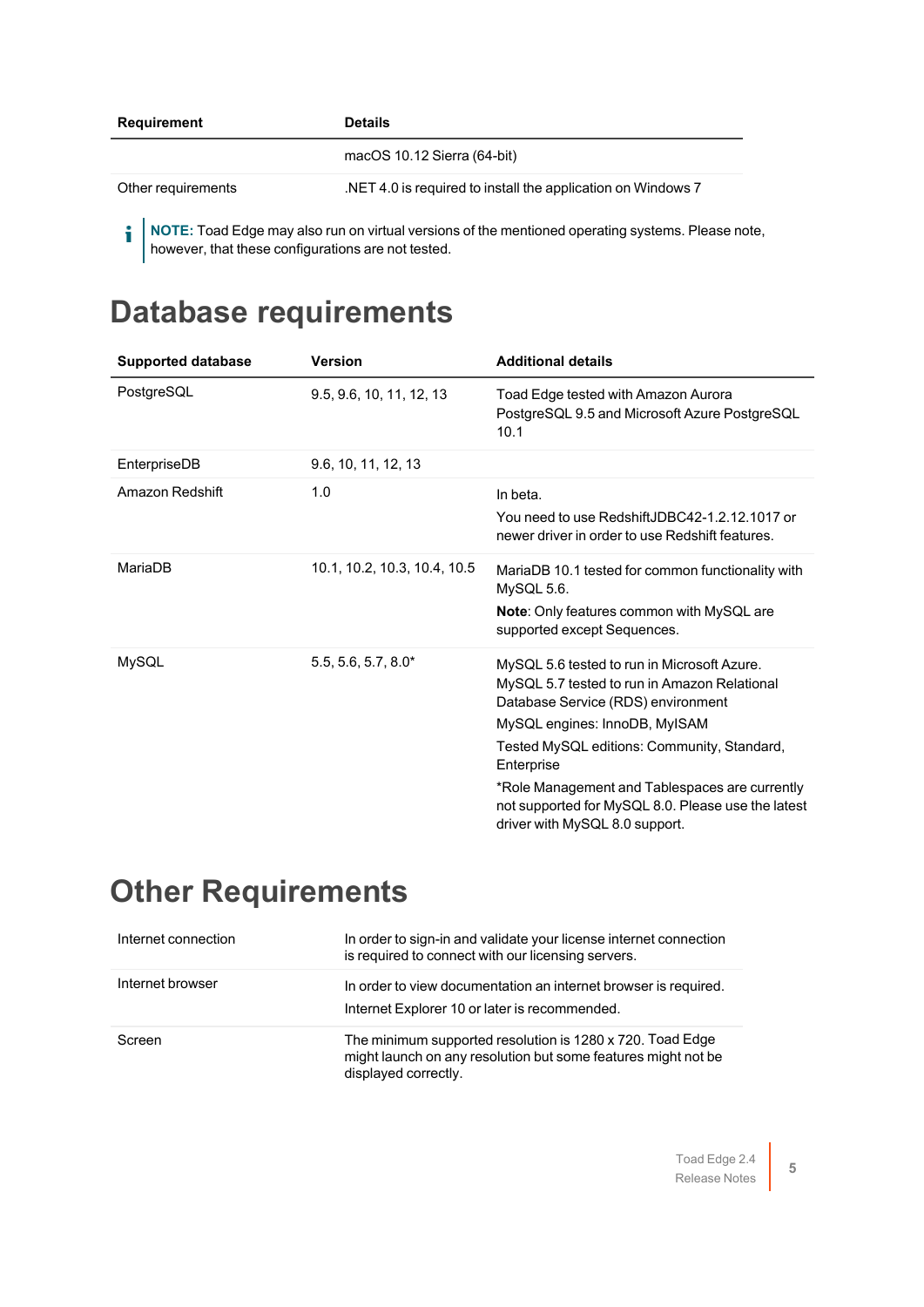# <span id="page-5-0"></span>**Product licensing**

Three types of licenses are available for Toad Edge:

- **Freeware** basic mode which is active when no other license is supplied
- **Trial** unlimited mode which lasts for a set period (for example, the initial 30-day Trial)
- <sup>l</sup> **Commercial** unlimited mode gained by purchasing and using a Commercial license in the application

As mentioned in [Introduction,](../../../../../Content/Installation Guide/Introduction.htm) you need to create and sign in to your Quest Software account in order to start using Toad Edge. After you create your account, you are provided an initial 30-day Trial license. This allows you to try out the application and all of its features.

Once the Trial period elapses, you can purchase and supply a Commercial license to continue using Toad Edge without limitations. Otherwise, the application will revert to the Freeware mode. You will be still able to use all Freeware features, but you will not be able to access Commercial features.

The following matrix lists all features that can be used in Freeware and Trial/Commercial versions of Toad Edge.

| <b>Feature</b>                  | <b>Commercial</b> | Freeware |
|---------------------------------|-------------------|----------|
| <b>SQL Worksheet/Editor</b>     |                   |          |
| <b>Advanced Content Assist</b>  |                   | ఴ        |
| Syntax check                    |                   |          |
| Code formatting                 |                   |          |
| Multiple statement execution    |                   |          |
| Execution from/to position      |                   |          |
| Data editor                     |                   |          |
| Table lookup via foreign keys   |                   |          |
| Basic data filters              |                   |          |
| Data type specific data editors |                   |          |
| Editable result grid            |                   |          |
| <b>Export and import</b>        |                   |          |
| Export to CSV                   |                   |          |
| Export to SQL                   |                   |          |
| Export to HTML                  |                   |          |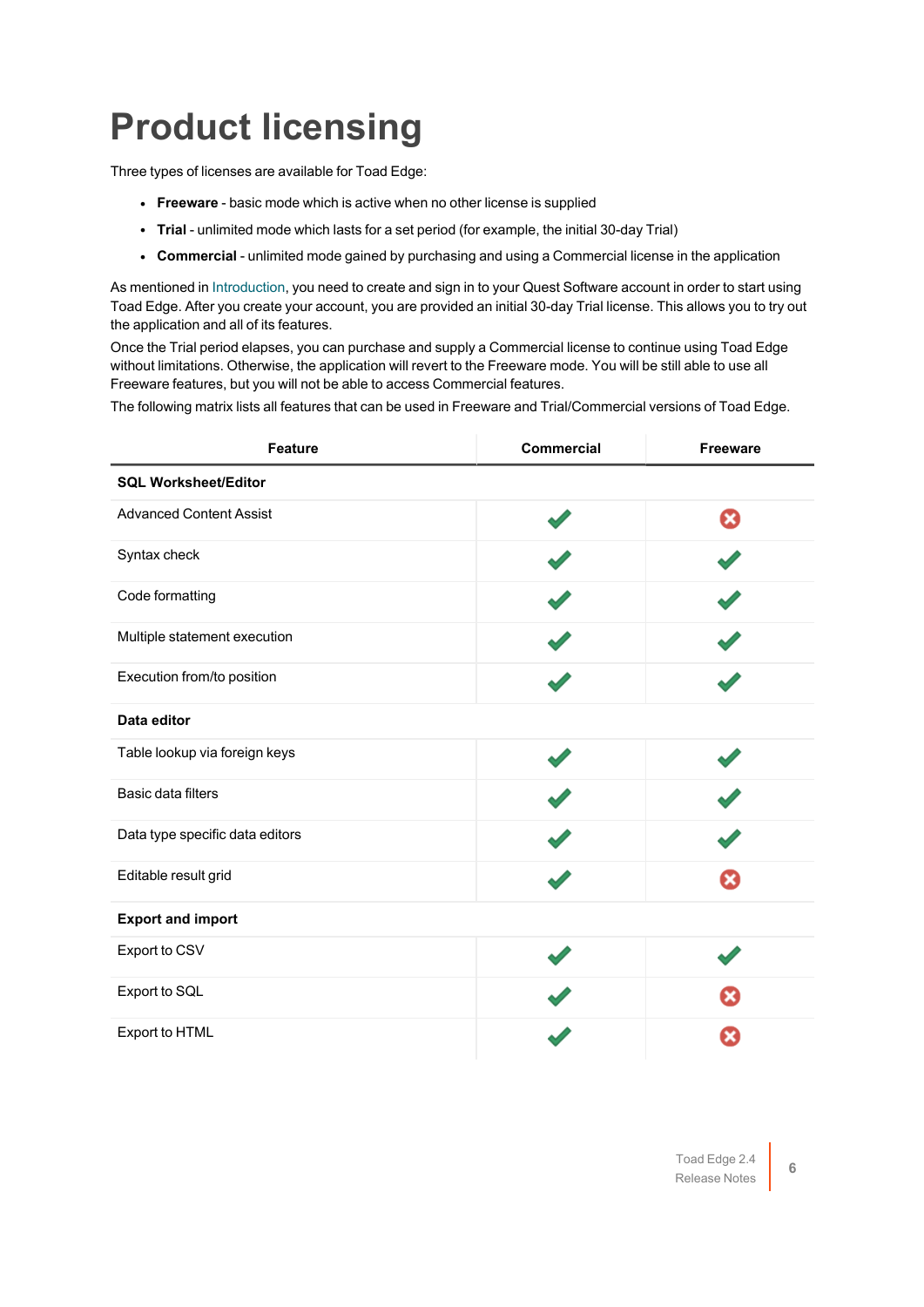| <b>Feature</b>                                     | <b>Commercial</b> | <b>Freeware</b> |
|----------------------------------------------------|-------------------|-----------------|
| Export to XML                                      |                   | x               |
| Import from SQL                                    |                   |                 |
| Import from CSV                                    |                   |                 |
| <b>Schema Compare</b>                              |                   |                 |
| Schema/Database comparison                         |                   | ఴ               |
| Advanced SQL difference recognition                |                   | Ø               |
| Detailed SQL comparison settings                   |                   | Ω               |
| Timestamp comparison                               |                   | ×               |
| Detailed Schema Compare reports                    |                   | ×               |
| Generation of change scripts                       |                   | ×               |
| <b>Snapshots</b>                                   |                   |                 |
| Snapshot creation                                  |                   | ణ               |
| Snapshot comparison                                |                   | ఴ               |
| Versioning/Collaboration                           |                   |                 |
| Repository (MySQL only)                            |                   | ఴ               |
| Continuous Integration/Continuous Delivery support |                   |                 |
| Native plugin solution for Jenkins                 |                   | ×               |
| <b>Other application features</b>                  |                   |                 |
| Object search                                      |                   |                 |
| Code snippets/templates                            |                   |                 |
| Session browser                                    |                   |                 |
| Support for JSON data types                        |                   |                 |
| JSON structure visualization                       |                   |                 |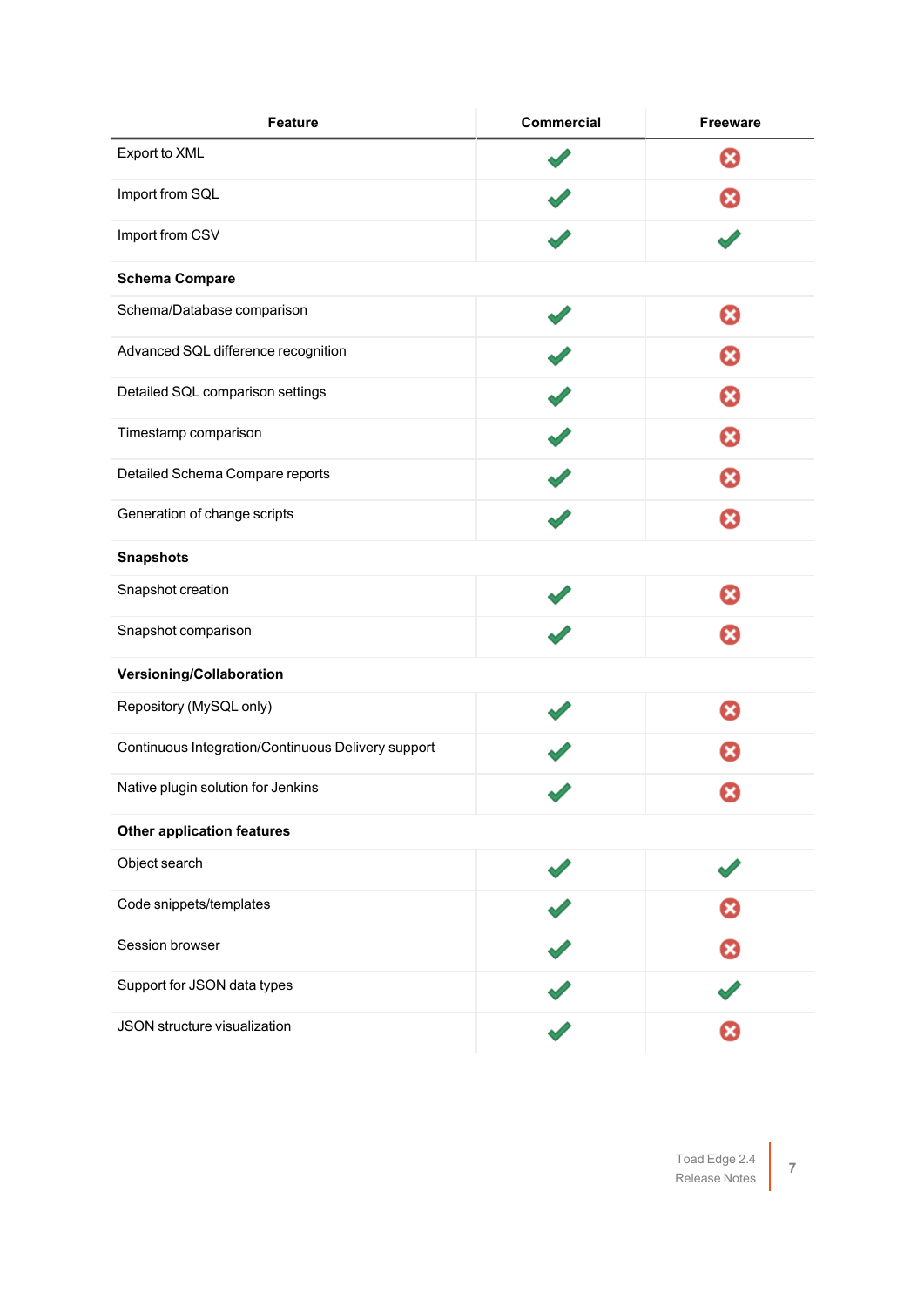| <b>Feature</b>                      | Commercial | <b>Freeware</b> |
|-------------------------------------|------------|-----------------|
| JSON in-place data editor           |            |                 |
| MySQL Events editor                 |            |                 |
| Advanced user privilege management  |            |                 |
| <b>SQL Warnings</b>                 |            |                 |
| <b>Backup and Restore</b>           |            |                 |
| Lock Manager for PostgreSQL and EDB |            |                 |

## <span id="page-7-0"></span>**Getting started with Toad Edge**

## **Contents of installation package**

The Toad Edge release package contains the following:

- Installation file of Toad Edge (MSI or PKG)
- Product Documentation, including:
	- Release Notes
	- Installation Guide
	- User Guide
- **NOTE:** Toad Edge® is distributed with the latest Advanced Server JDBC Connector 4.2, MySQL i Connector/J 5.1.46, MySQL Connector/J 8.0.22, and PostgreSQL JDBC 42.2.18.

#### *Installation Instructions*

- **-** See System [requirements](#page-3-0) before installation to avoid any possible issues during installation or later when using Toad Edge
- Launch Toad Edge installation file and follow the instructions in the installation wizard

#### *How to Install Java Cryptography Extension*

- Download the latest JCE files:
	- local policy.jar
	- US\_export\_policy.jar
- and use them to replace the files in Toad Edge security folder
	- <sup>l</sup> (...)\Quest Software\Toad Edge\bin\jre\lib\security\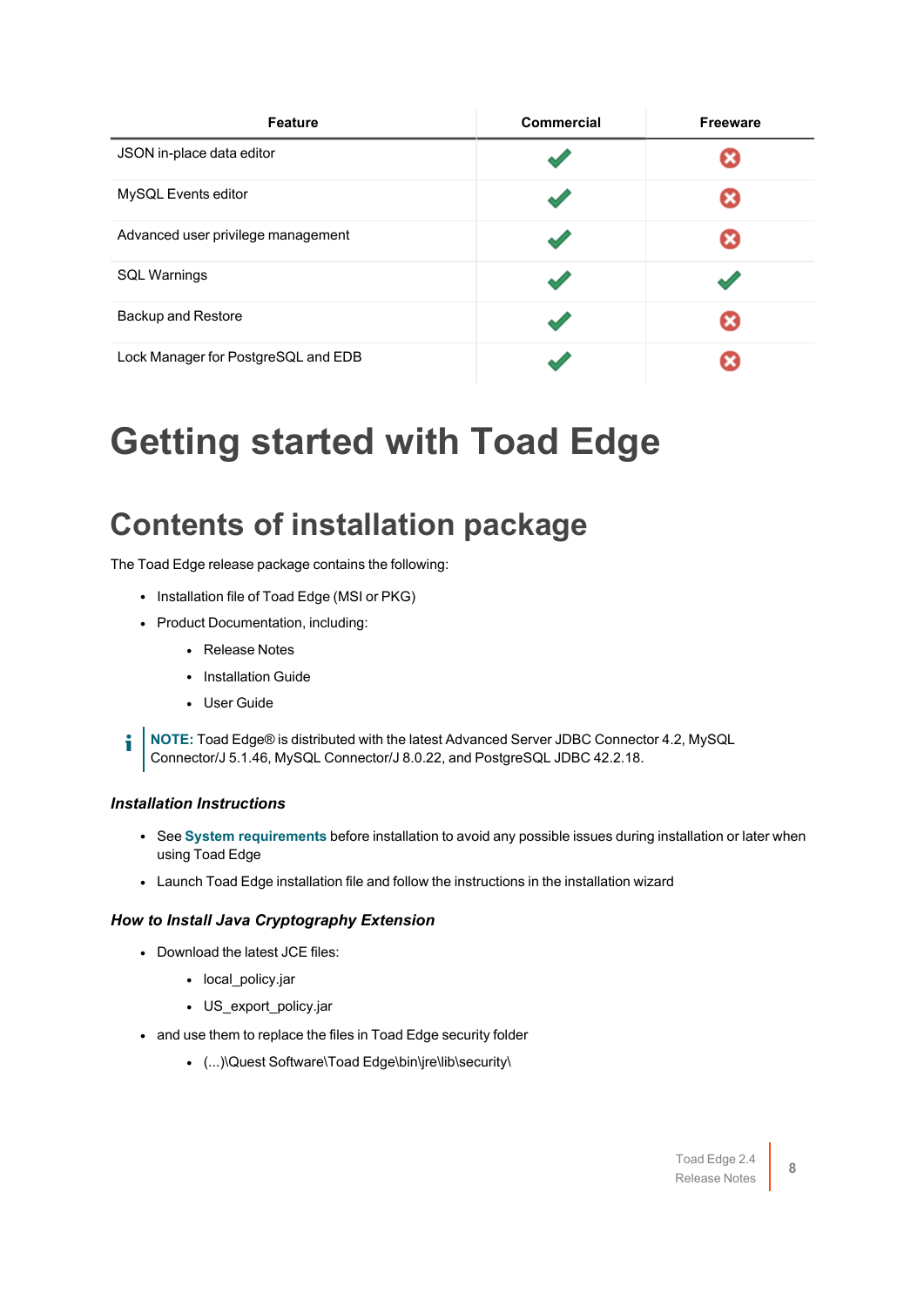## **Additional resources**

Additional information is available from the following:

<span id="page-8-0"></span>Toad World [Community](https://www.toadworld.com/products/toad-edge/) Site Toad Edge Toad World Community.

## **Globalization**

This section contains information about installing and operating this product in non-English configurations, such as those needed by customers outside of North America. This section does not replace the materials about supported platforms and configurations found elsewhere in the product documentation.

This release is Unicode-enabled and supports any character set. In this release, all product components should be configured to use the same or compatible character encodings and should be installed to use the same locale and regional options. This release is targeted to support operations in the following regions: North America, Western Europe and Latin America, Central and Eastern Europe, Far-East Asia, Japan.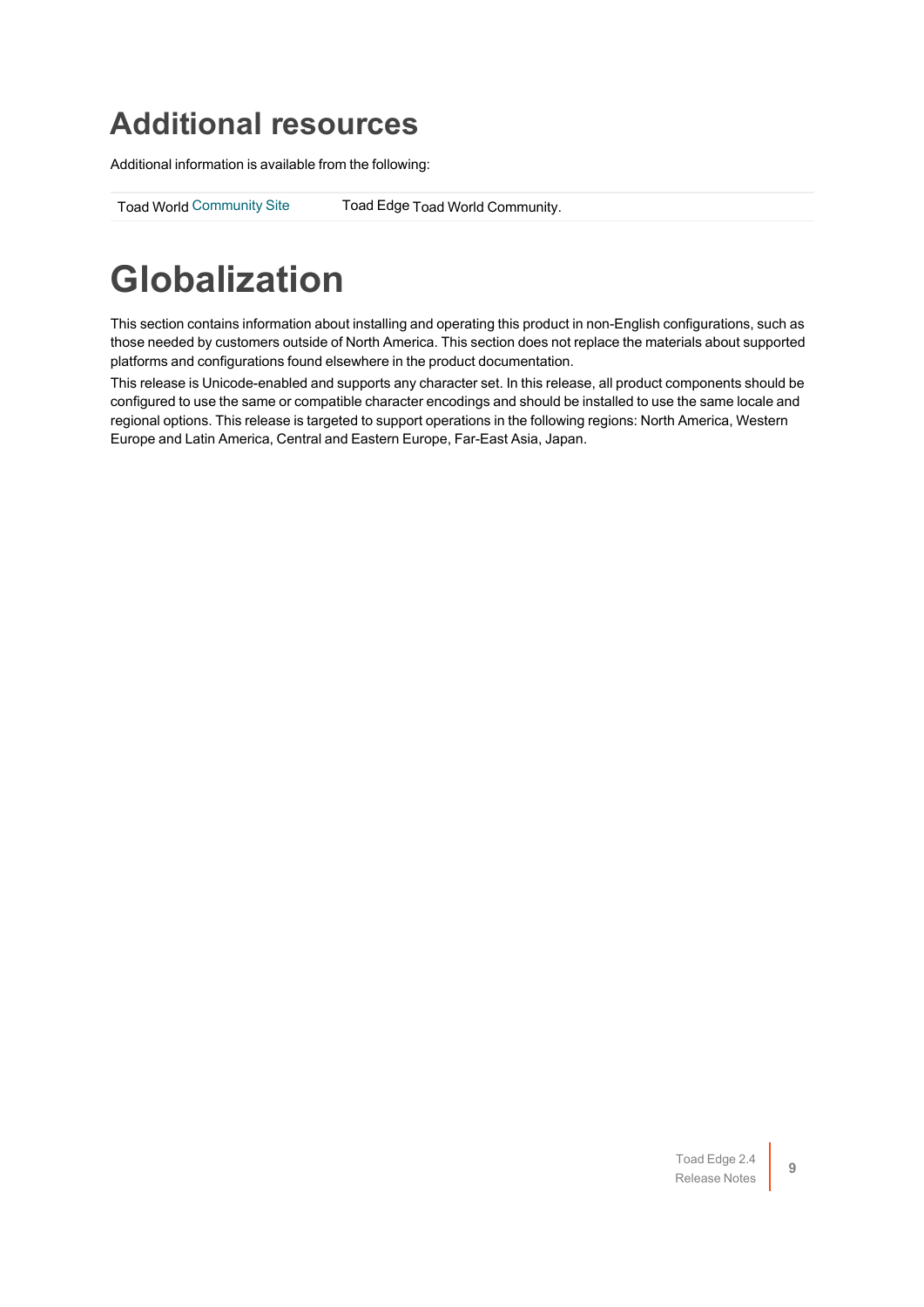# **About Us**

### **We are more than just a name**

We are on a quest to make your information technology work harder for you. That is why we build community-driven software solutions that help you spend less time on IT administration and more time on business innovation. We help you modernize your data center, get you to the cloud quicker and provide the expertise, security and accessibility you need to grow your data-driven business. Combined with Quest's invitation to the global community to be a part of its innovation, and our firm commitment to ensuring customer satisfaction, we continue to deliver solutions that have a real impact on our customers today and leave a legacy we are proud of. We are challenging the status quo by transforming into a new software company. And as your partner, we work tirelessly to make sure your information technology is designed for you and by you. This is our mission, and we are in this together. Welcome to a new Quest. You are invited to Join the Innovation.

## **Our brand, our vision. Together.**

Our logo reflects our story: innovation, community and support. An important part of this story begins with the letter Q. It is a perfect circle, representing our commitment to technological precision and strength. The space in the Q itself symbolizes our need to add the missing piece — you — to the community, to the new Quest.

# **Technical Support Resources**

For sales or other inquiries, visit [www.quest.com/contact.](https://www.quest.com/contact)

Technical support is available to Quest customers with a valid maintenance contract and customers who have trial versions. You can access the Quest Support Portal at [https://support.quest.com.](https://support.quest.com/)

The Support Portal provides self-help tools you can use to solve problems quickly and independently, 24 hours a day, 365 days a year. The Support Portal enables you to:

- Submit and manage a Service Request
- View Knowledge Base articles
- Sign up for product notifications
- Download software and technical documentation
- View how-to-videos
- Engage in community discussions
- Chat with support engineers online
- View services to assist you with your product